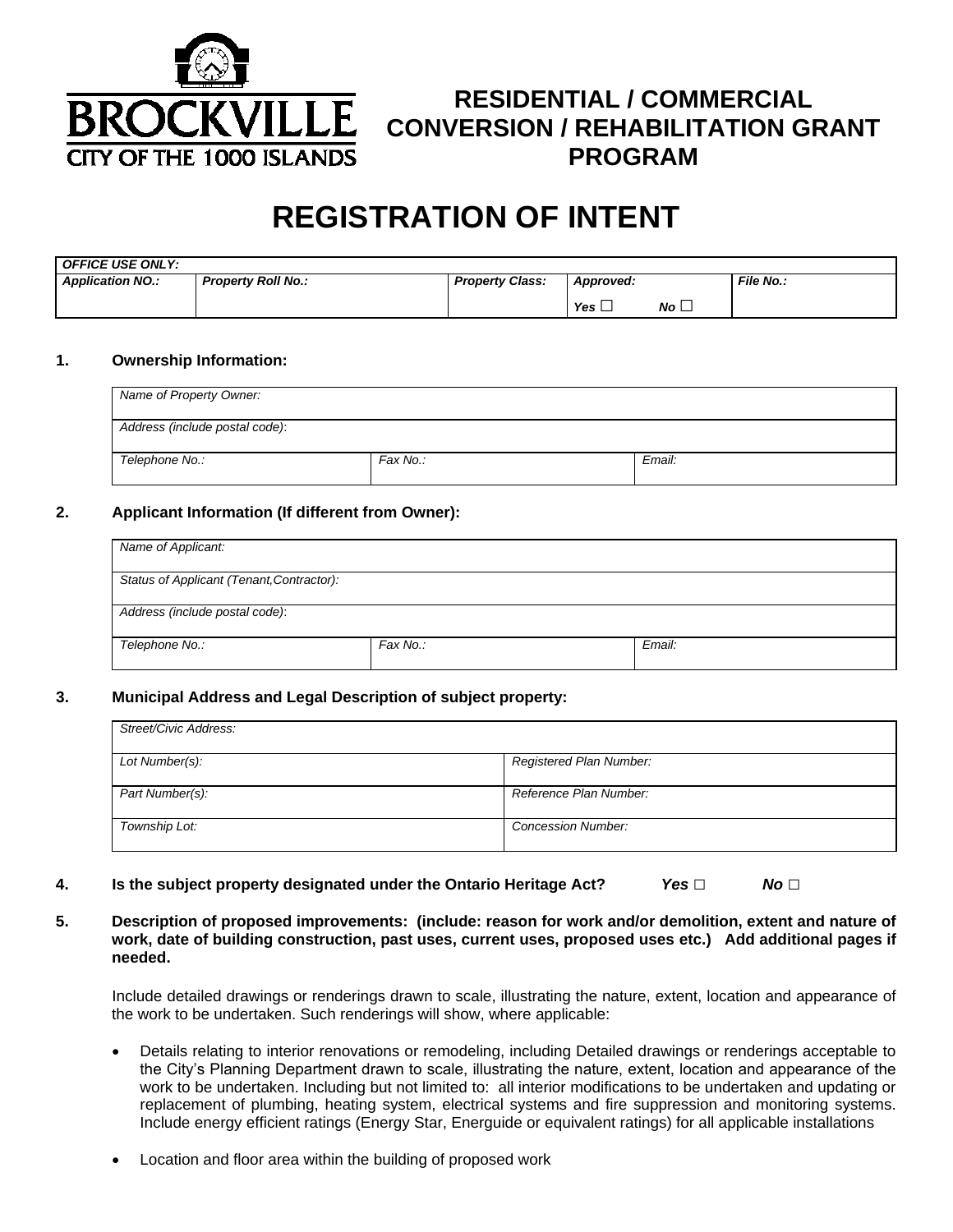## **RESIDENTIAL / COMMERCIAL CONVERSION / REHABILITATION GRANT PROGRAM REGISTRATION OF INTENT**

- Labeled photographs of the existing interior
- Existing use of proposed work area residential or commercial uses (specify vacant or occupied)
- Intended use of proposed work area residential or commercial uses
- Building materials to be used
- If exterior work is incorporated in the proposed work plan, the following items are required to be detailed:
	- Architectural detailing
		- Door and window treatment, include heritage support for proposed work and physical details of replacement materials if replacement to be undertaken
- Budget, estimated costs
- Time line for construction. Please note that all work must be completed within the same year as program assistance approval.
- Identification of the source and amount of financial assistance from other programs directly associated with the work or parts thereof (Federal, Provincial or Municipal). Where such funding has been received or applied for, please specify the funding amount.

All drawings and supporting documentation must be acceptable to the City Planning Department.

| Estimated cost of project:                                            | ۰D |
|-----------------------------------------------------------------------|----|
| Anticipated date of commencement of construction:                     |    |
| Anticipated date of completion of construction and/or occupancy date: |    |

| <b>Owner's Signature:</b> | Date: |
|---------------------------|-------|
| Applicant Signature:      | Date: |